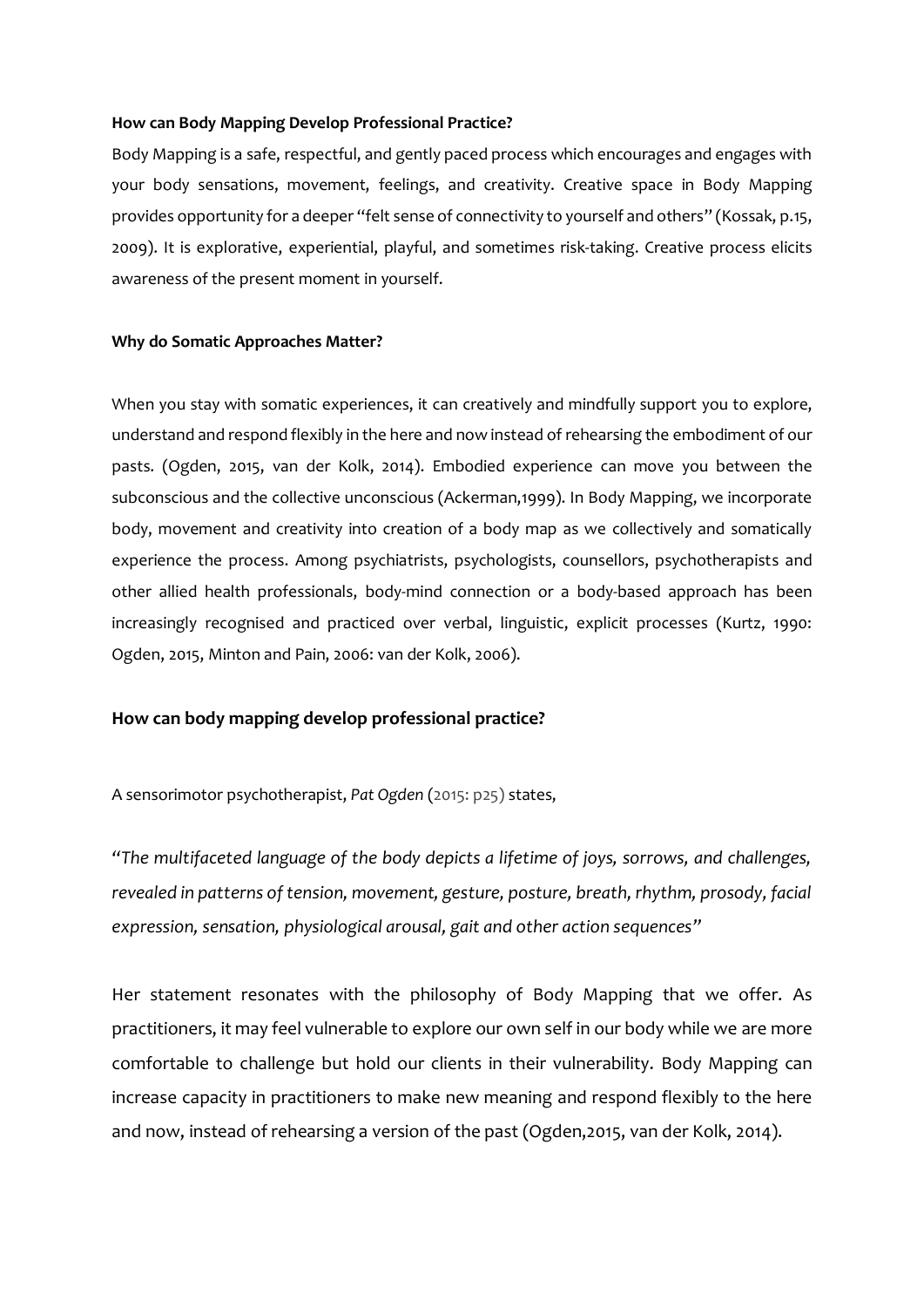### **Body Mapping is a rich combination of approaches.**

Bodily finding sensations or creatively exploring with colours, images, textures, and memories can feel like dipping your toes into the unknown. Adler (2007, p.25), an American dance movement therapist and Authentic Movement pioneer states that being in the unknown is to develop an inner witness or an "internalised other". It is truly to discover "the gift of ourselves (themselves), the gift of our (their) own authenticity" (Adler, 2007, p.27) in the process of creating a body map for yourself.

We are trauma informed practitioners (Kezelman & Stavropoulos. 2019). Relational company is offered in the form of witness but is always your choice. Offered witness may empower and strengthen you, as you are echoed in another's memories, images or maybe in their body. Your Body Map is your unique visual journal of paying attention in a rare flexible experience that could hone your therapeutic map to better accompany others.

#### **References**

Ackerman, D. (1999). *Deep Play*. New York. Vintage Books.

- Adler, J. (2007). "*From Autism to the Discipline of Authentic Movement*" in Pallaro. P. (edited). *"Authentic Movement. Moving the Body, Moving the Self, Being Moved*". A collection of Essays. Volume Two. Jessica Kingsley Publishers. London and Philadelphia.
- Kezelman. C. & Stavropoulos. P. (2019). *Practice Guidelines for Clinical Treatment of Complex Trauma*. Blue Knot Foundation; Australia.
- Kossak, M.S. (2009). *Therapeutic Attunement: A transpersonal view of expressive arts therapy*. The Arts in Psychotherapy 36. Pp.13-18
- Kurtz. R. (1990*) Body Centred Psychotherapy: The Hakomi Method*. Liferhythm.
- Ogden. P. & Fisher. J. (2015). *Sensorimotor Psychotherapy; Interventions for Trauma and Attachment.* W.W. Norton: New York.